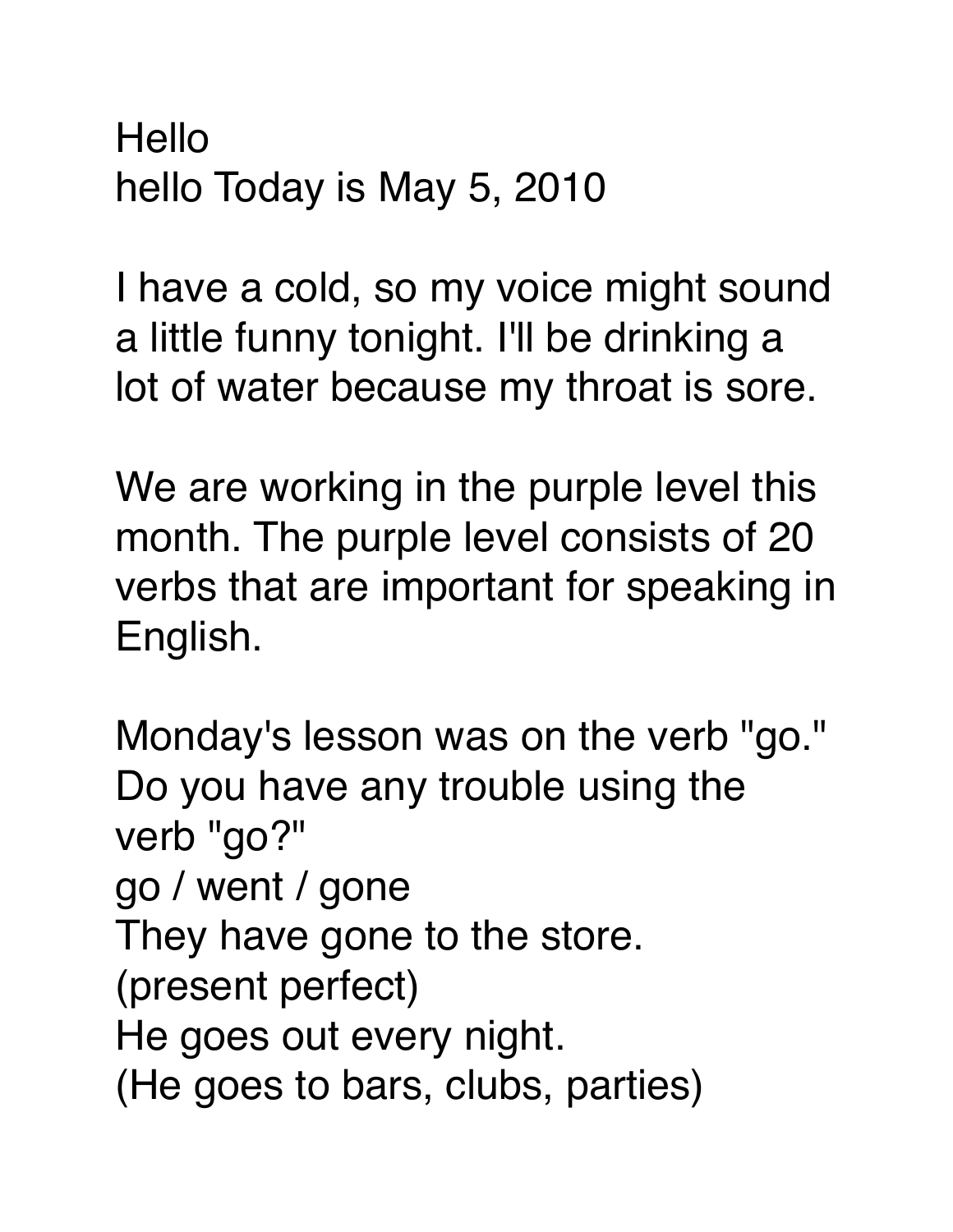He went out last night. He goes out with her.  $go out = to have a romantic$ relationship. They're going out together. They've been going out.

go through = experience difficulty He went through a difficult divorce.

go for (it)  $=$  try to do something and be successful. She saw a job listed in the newspaper. She's going to go for it. Go for it!

go with = use your instinct; do something; choose He's going to go with that idea. They're painting their bathroom.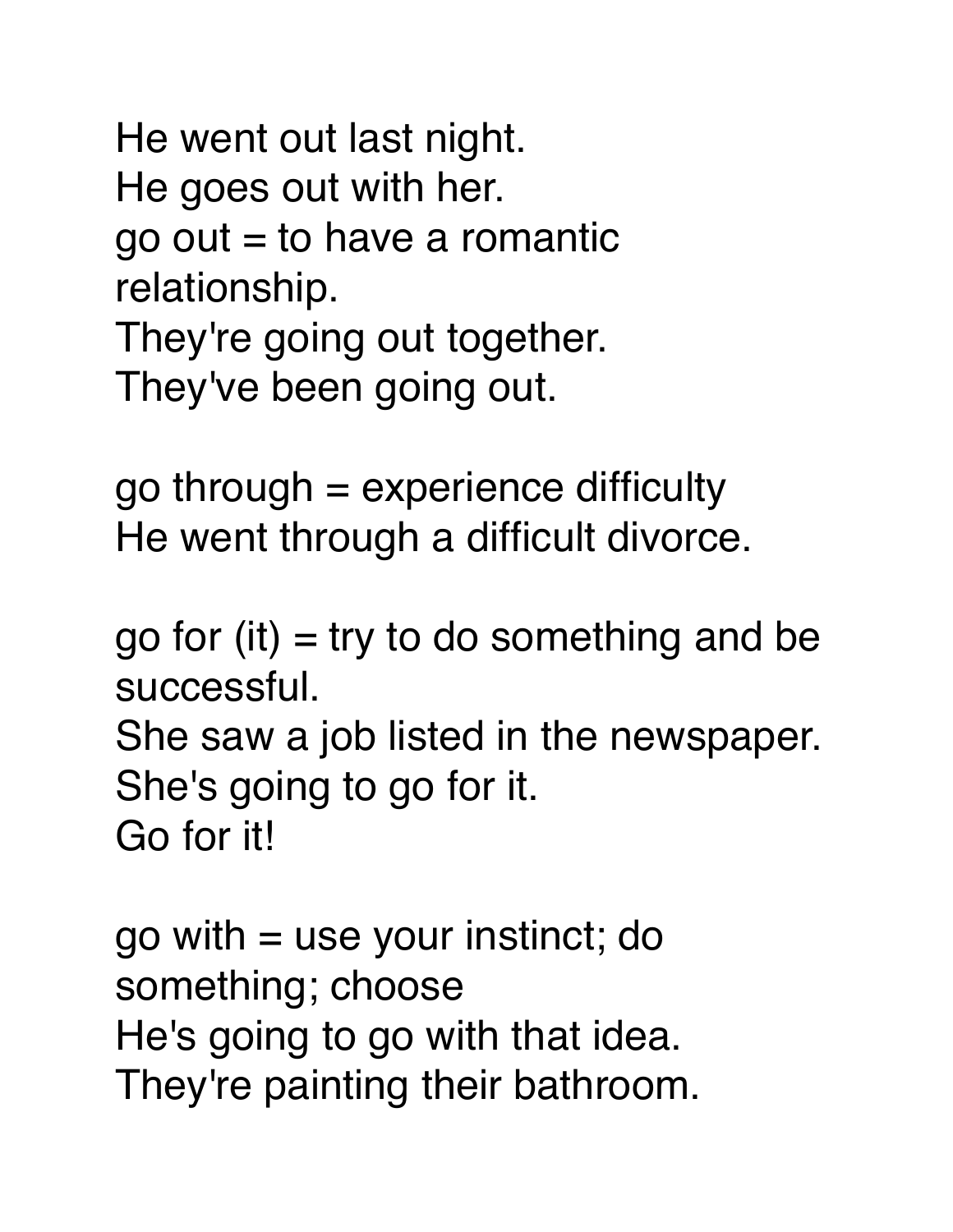They're going to go with yellow. They're going to go with brown curtains.

Let's go with the Toyota we saw yesterday.

go into = enter a profession She's going into medicine. He went into law. They went into business together. (They're partners.)

When people attend these webinars, they like to hear their teacher talking. So I think a lot of people who come here are working on their listening skills in English.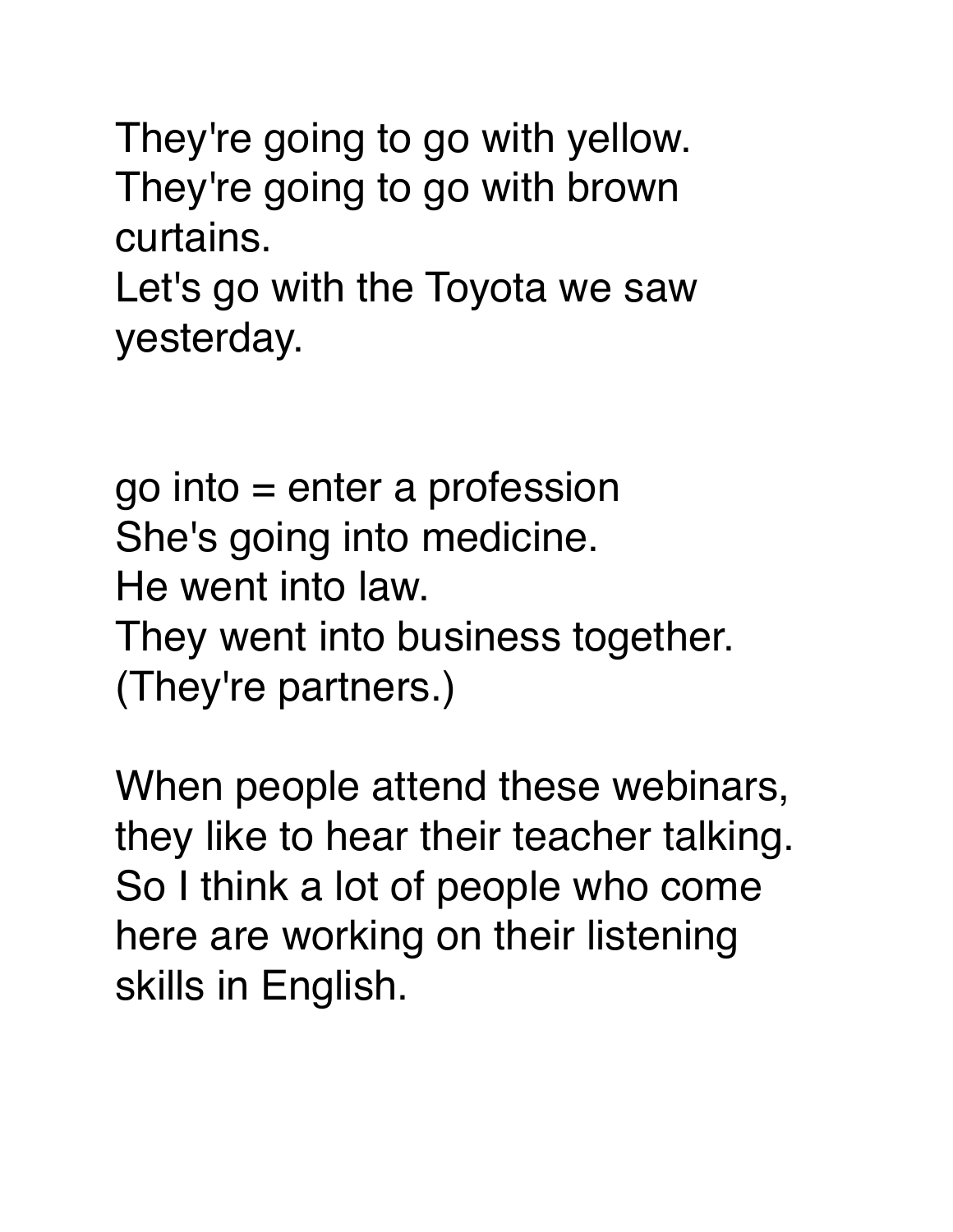Tuesday's lesson was on the verb "get."

get = receive

I got a letter.

She gets to see a baseball game this weekend.

 $get = be$  able to; have the opportunity I **get to work** with people all over the world.

I have the opportunity to work with...

The children **got to go** to the zoo last weekend. (they had the opportunity to go to the zoo.)

get on (it) = work on something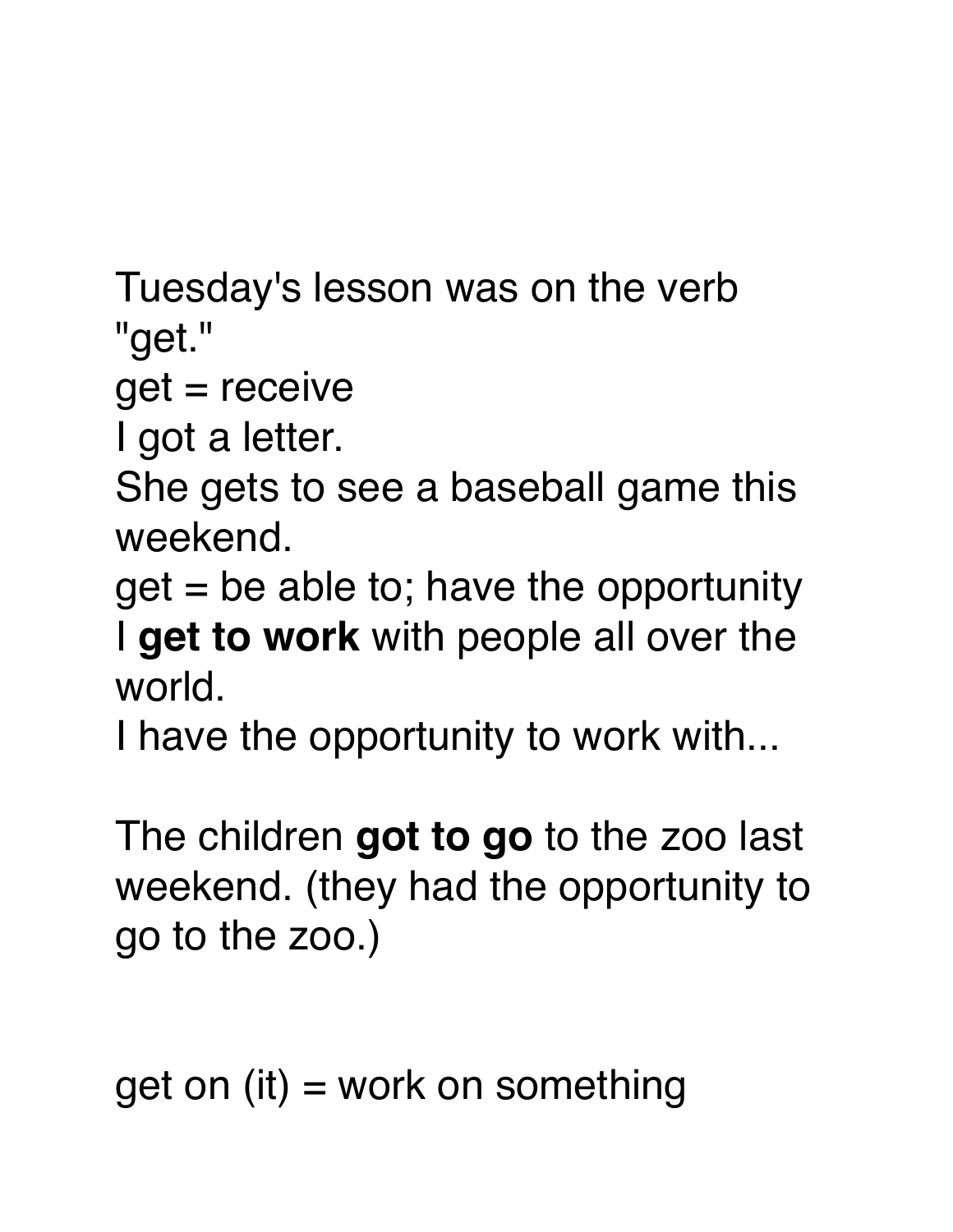I have a paper to write. I have to get on it. I'd better get on it. You'd better get on it.

 $get$  out  $=$  leave the house and go somewhere; go to a party, a club, any place where you socialize. You really have to get out more. I need to get out more. I don't get out often enough. You don't get out much, do you?

get in =  $get$  into  $=$  enjoy She gets into house music. He's really getting into his job. I'm really getting into my major. I like my job. I get into it.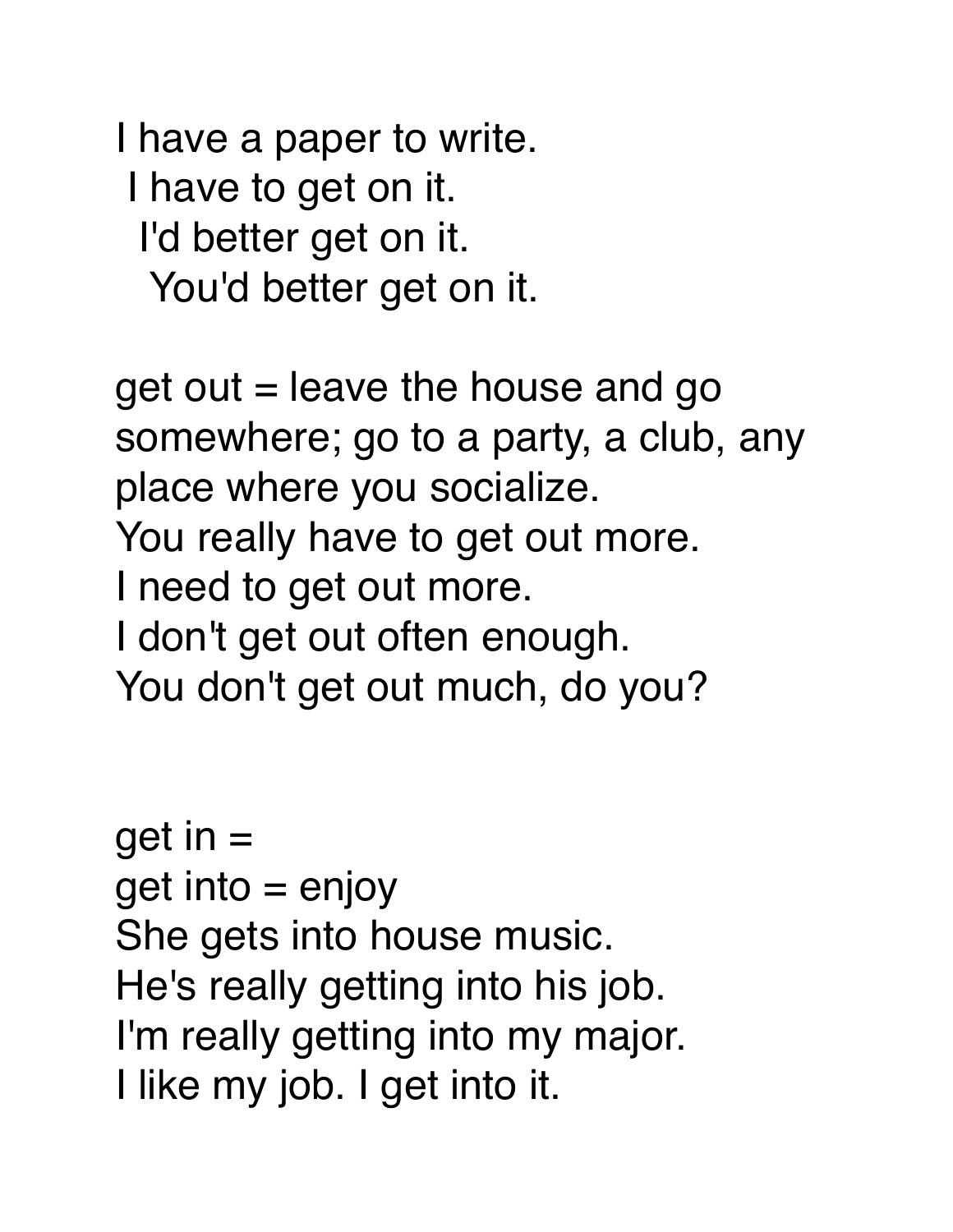I'm into it.

get off on= enjoy oneself; enjoy someone elses misery, pain, suffering.

He gets off on hurting other people's feelings.

Some kids get off on violent movies. They get off on violence.

The man gets off on watching women fight.

The verb "get" has hundreds of different meanings depending on which prepositions its use with. So

It's really easy for me to think of all of the a lot of different ways that you can use "get."

get at, get with it, get lost, get behind,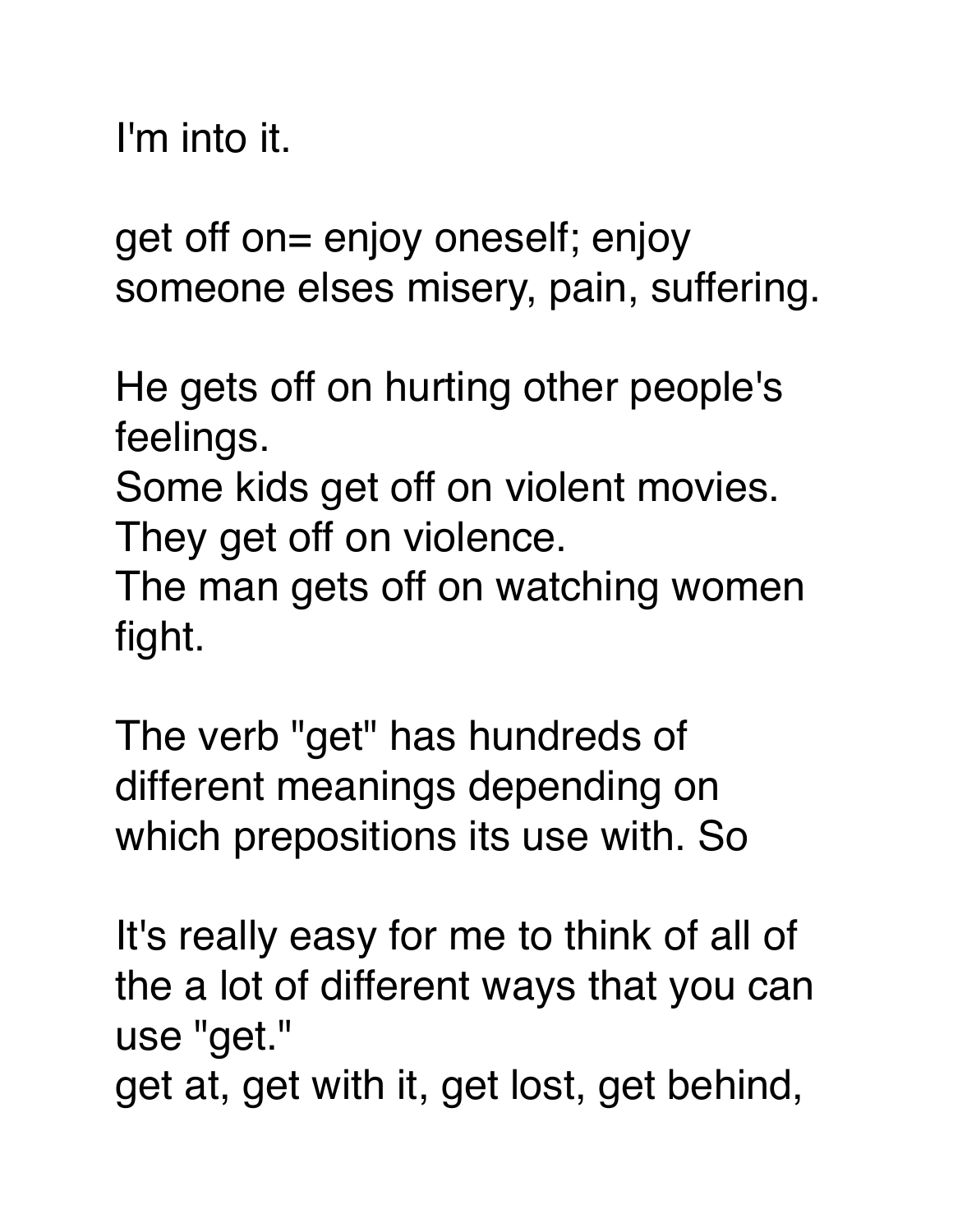get after, get away, get away with, get for, get to, get on….

On my website there is the page for "get" and there is a link on that page to idiom's that use "get."

Wednesday's lesson was on the verb "put."

put up

I have to put up some shelves this weekend. (put  $up = build$ )

put up with  $=$  tolerate

How do you put up with all that noise? I can't believe you **put up** with your boss.

I'm not putting up with this.

I'm tired of putting up with this noise.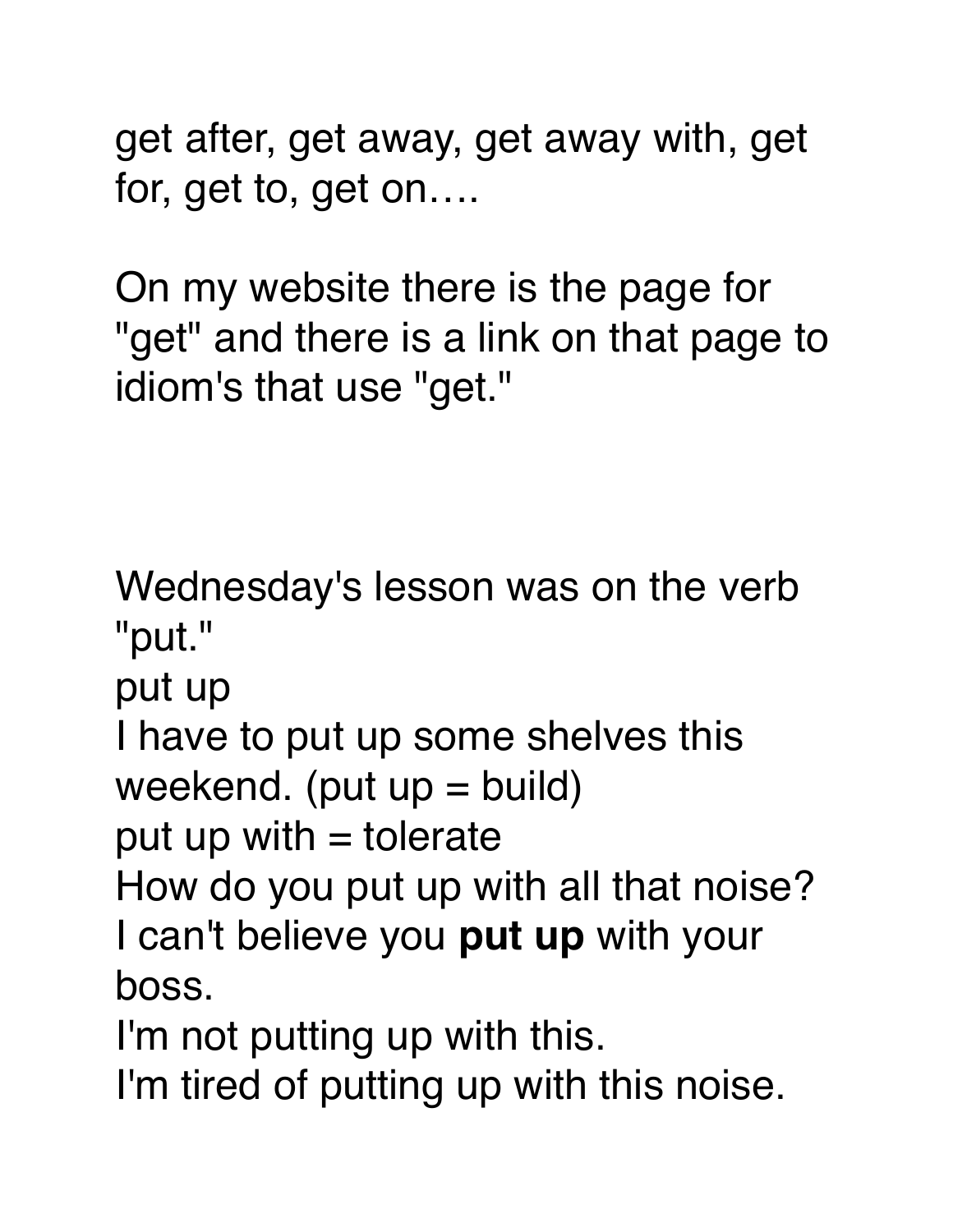What's something you put up with every day?

I put up with a long commute every day. (45 minutes of driving to and from work)

I put up with a bad pair of shoes because I can't afford to buy a new pair.

put in  $=$  do an amount of time I put in 60 hours at work last week. He put in a good day's work.

put in  $=$  contribute  $$$ 

We're each putting in \$20 to give to John for his wedding gift.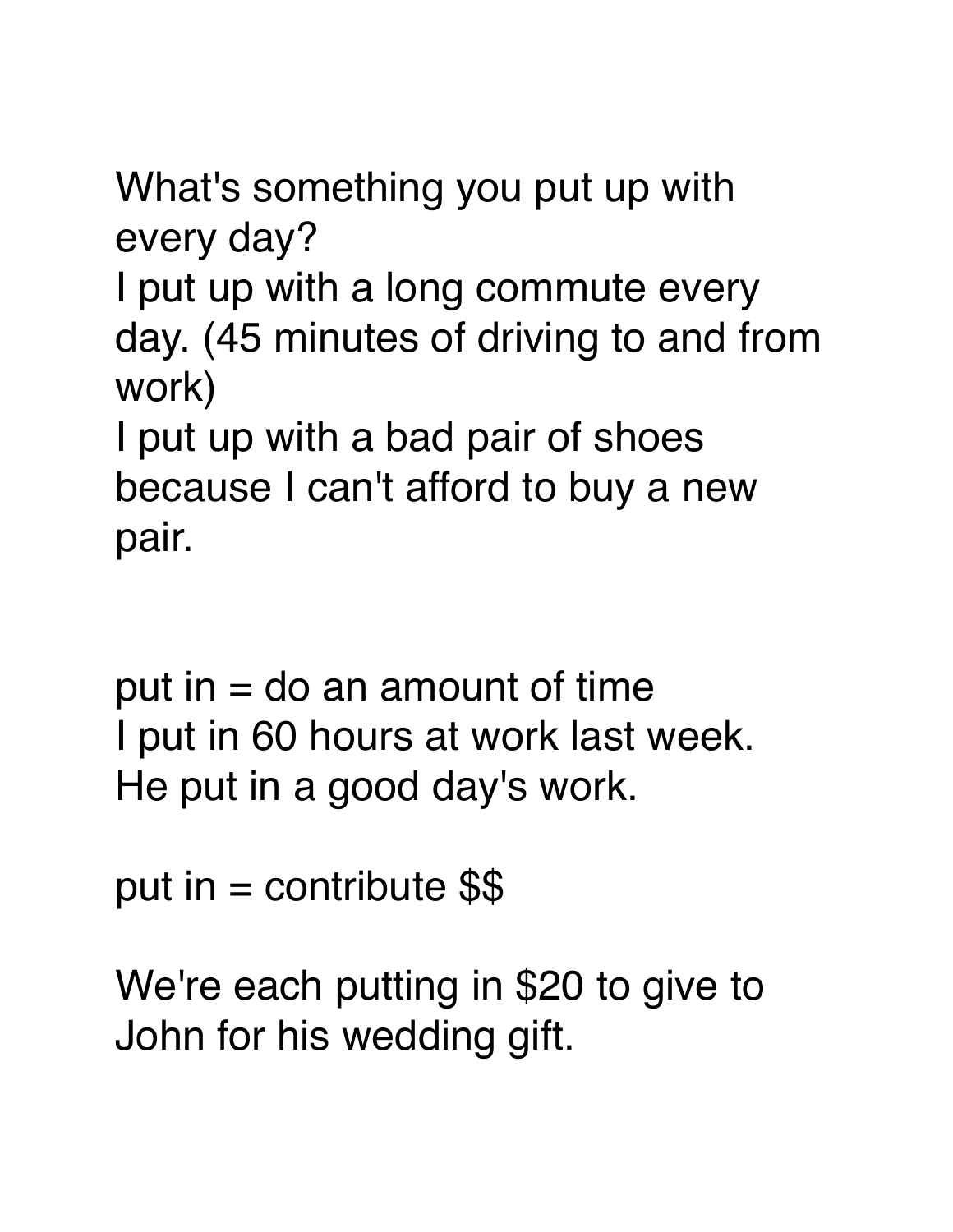A: We're going to get a pizza.

B: How much do you want me to put in?

Do you want me to put anything in?

put through = spend money for someone, usually for school. He's putting his kids through college.

put through = make someone feel uncomfortable My boss put me through the wringer at work today. (My boss made me work hard.)

put behind  $=$  try to forget Let's put this behind us. She's trying to put her divorce behind her.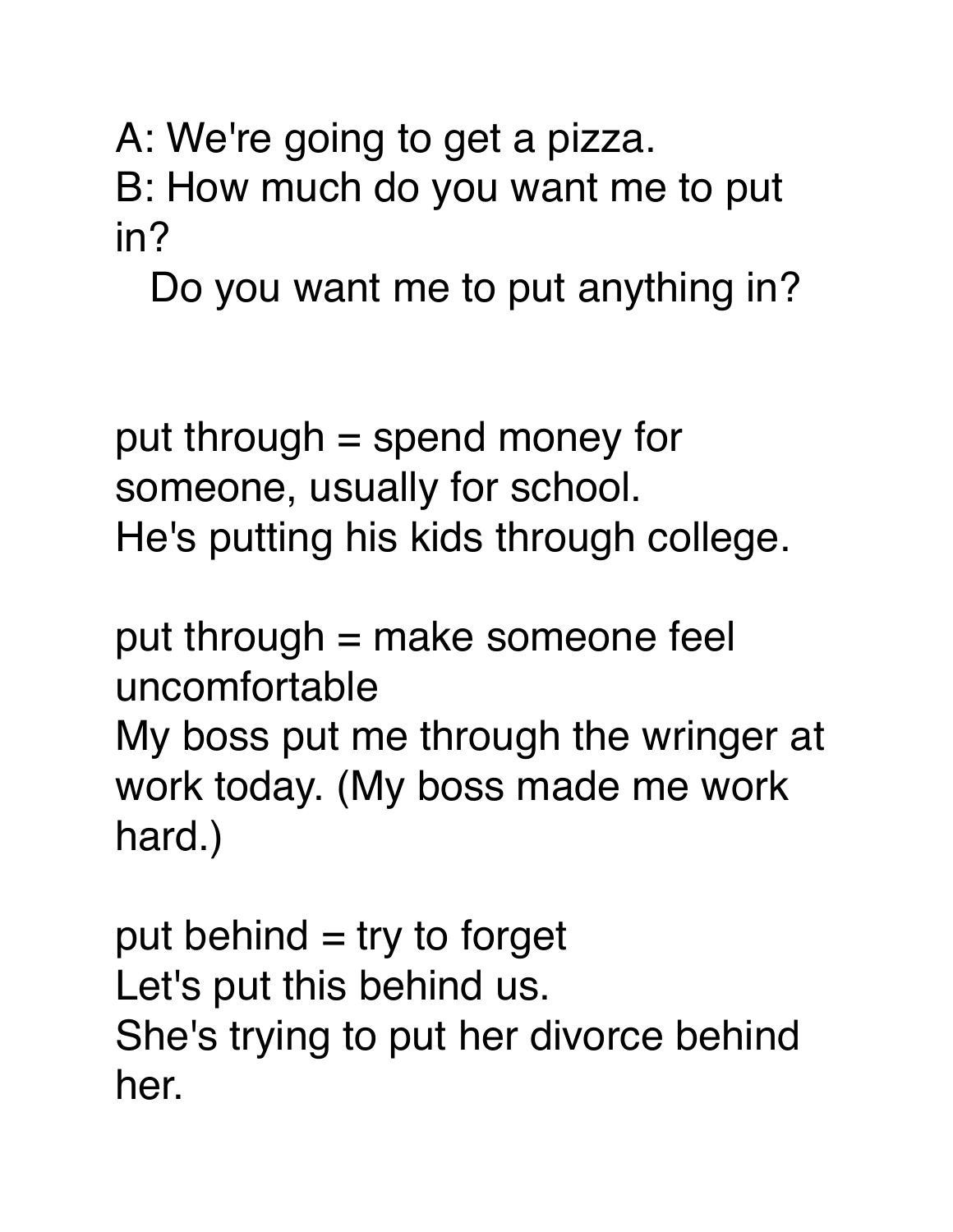Tomorrow's lesson will be on the verb "use."

How do you use this word in a sentence?

How do you use the word "put" in a sentence?

Do you know how to use

the word "point" in the past tense?

We use language for different reasons.

use  $up =$  use everything.

I've used up all my time. She used up all the toothpaste.

We need to use up this bread. You want to eat it before it goes bad.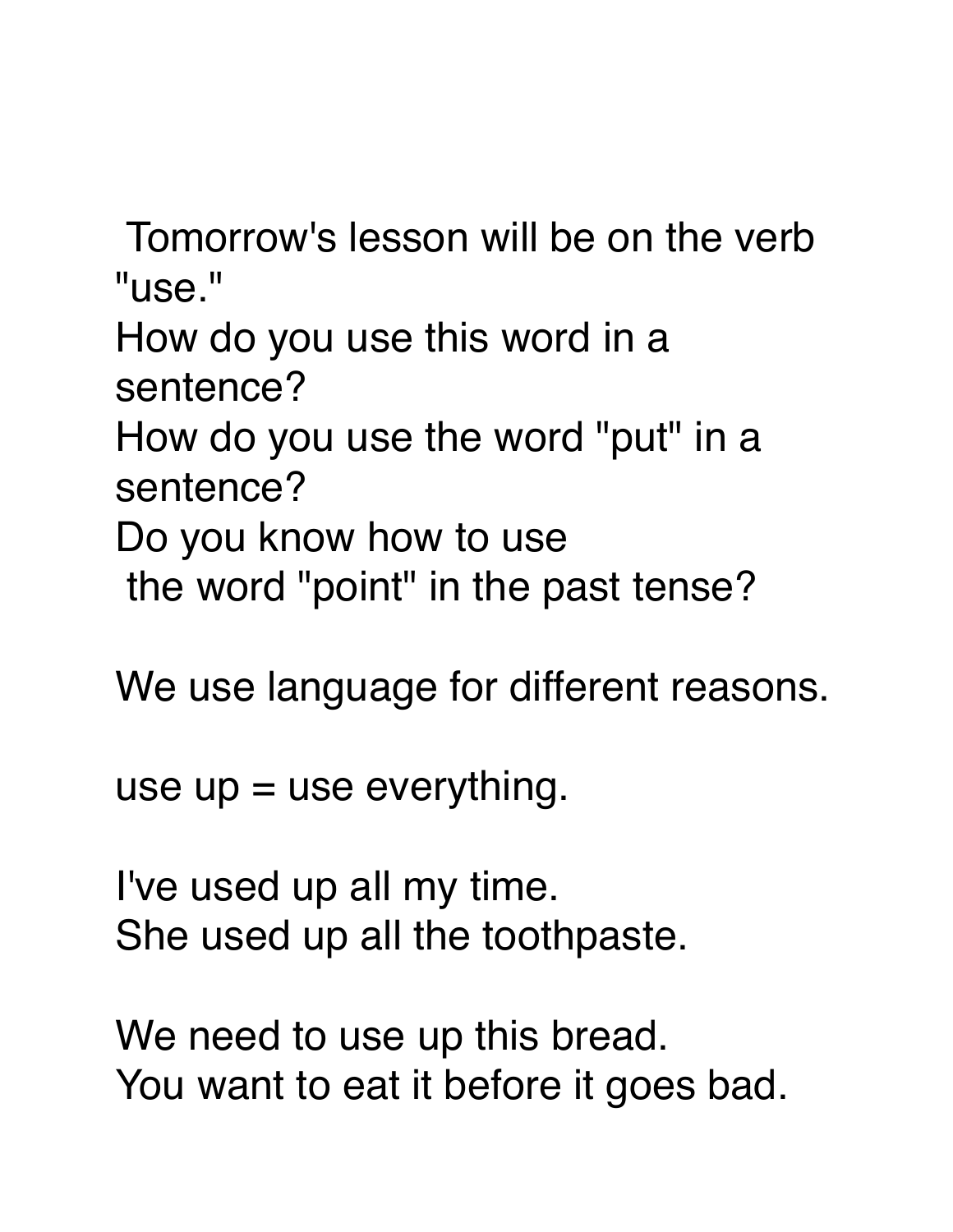## I use Spanish at home and English at work.

I put up a tent in my backyard.